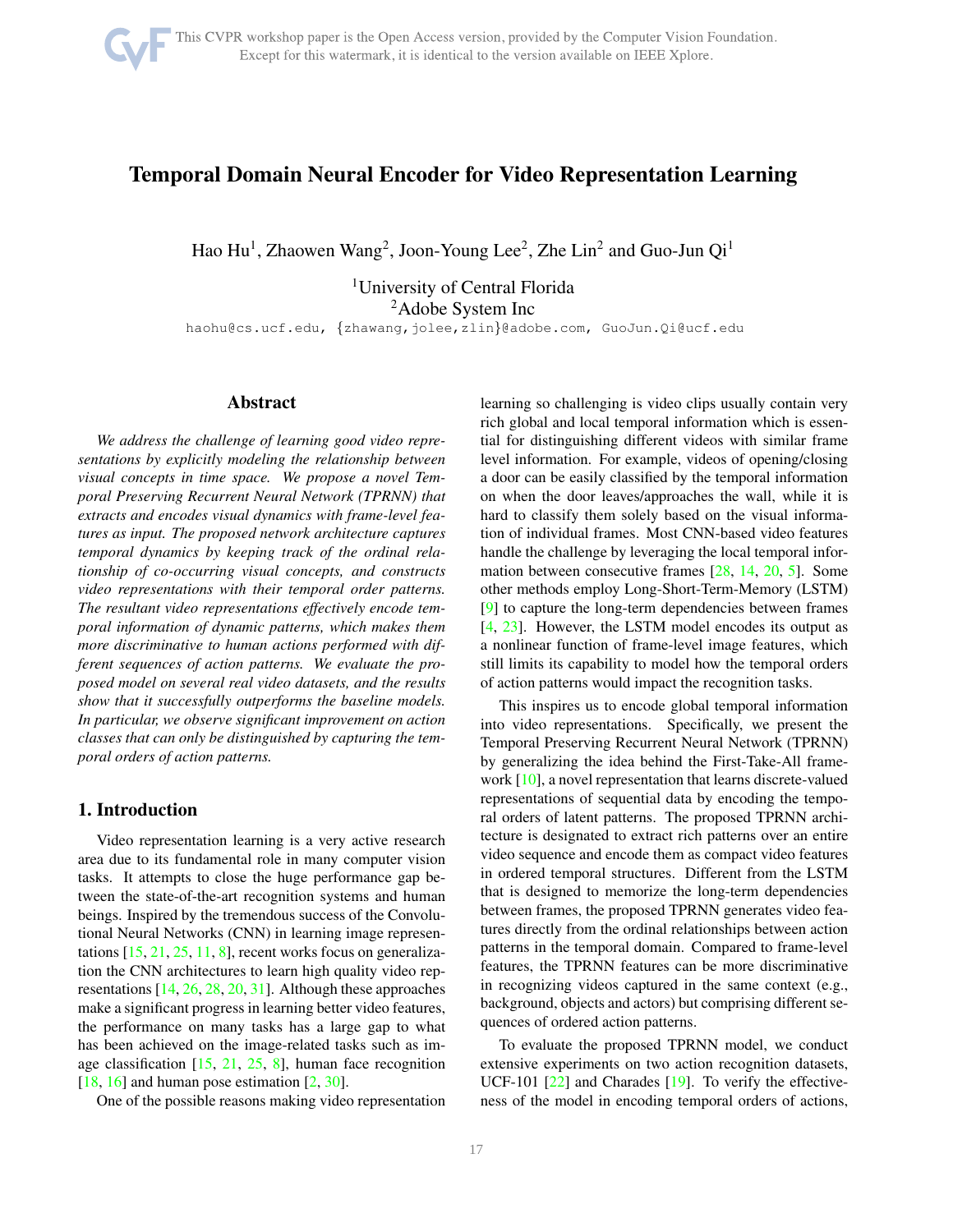<span id="page-1-2"></span>we construct new action classes by reversing the original videos and test if the model can distinguish the reverse action from its original counterpart. Our experiment results show that the proposed TPRNN model outperforms the LSTM model on both datasets. Moreover, the TPRNN features also significantly improve the performance of the frame-level CNN features and LSTM on recognizing action classes that are only distinguishable by different temporal orders of action patterns.

The rest of this paper is organized as follows. Section [2](#page-1-0) reviews related literature on video representation learning. Then we introduce the proposed TPRNN architecture in Section [3.](#page-1-1) We show our experiment results on video action datasets in Section [4,](#page-3-0) and summarize the paper in Section [5.](#page-6-0)

# <span id="page-1-0"></span>2. Related Works

Deep features acquired by CNN-based architectures achieved great success in many computer vision applications such as image classification  $[15, 21, 25, 8]$  $[15, 21, 25, 8]$  $[15, 21, 25, 8]$  $[15, 21, 25, 8]$  $[15, 21, 25, 8]$  $[15, 21, 25, 8]$ , face recognition  $[18, 16]$  $[18, 16]$  $[18, 16]$ , pose estimation  $[2, 30]$  $[2, 30]$ , etc. Due to its superior performance compared to conventional methods, recent works tend to expand the application of CNN features to a wider range of areas. In terms of video representation learning, several recent works have investigated the question of how to leverage temporal information in addition to the frame level spatial information. These efforts can be roughly divided into two different categories. One is to extend the convolution operation to the temporal axis with 3 dimensional filters learn spatiotemporal features. For example, [\[12\]](#page-7-21) tries to stack consecutive video frames and extend 2D CNN into time axis. While [\[14\]](#page-7-5) studies several approaches for temporal sampling shows they cannot encode the temporal information effectively as they only report a marginal improvement over a spatial CNN. Moreover, C3D method [\[28\]](#page-7-7) introduces a architecture similar to [\[21\]](#page-7-1) but allowing all filters to operate over spatial and temporal domain. [\[24\]](#page-7-22) introduces another way to learn spatiotemporal features by factorizing 3D convolution into a 2D spatial and a 1D temporal convolution.

Another way to encode temporal information is represented by the two stream approach originally proposed by [\[20\]](#page-7-8). The method decomposes a video clip into spatial and temporal components and feeds them into two separated CNN architectures to learn spatial and temporal representations separately. Then the final prediction is based on the late fusion of the softmax scores from both streams. Rather than performing late fusion at softmax outputs, [\[5\]](#page-7-14) studies several different fusion strategies including both spatial fusion (sum, concatenation, bilinear, etc.) temporal fusion (3D pooling). The fused features produced by the two stream approach is shown very effective in action recognition and has been deployed into several action recognition methods  $[1, 6]$  $[1, 6]$ .

Besides CNN-based features, some other methods employ LSTM [\[9\]](#page-7-15) to encode the long-term dependencies between frames into the video features. A typical way to do this is Long-Term Recurrent Convolutional Network (LRCN) [\[4\]](#page-7-16), which is the most closely related work to ours. LRCN combines CNN structure and LSTM into a unified framework and can be trained in an end-to-end fashion. Similar works include [\[31\]](#page-7-9) and [\[29\]](#page-7-24): [\[31\]](#page-7-9) investigates ways to pool temporal features across longer time span, as well as sequential modeling with deeply stacked LSTM, while [\[29\]](#page-7-24) fuses different types of features including two stream, stacked LSTM, spatial pooling and temporal pooling to make final prediction. Moreover, [\[23\]](#page-7-17) treats LSTM layer as an autoencoder and learns video representations in an unsupervised fashion. Although LSTM can discover long-range temporal relationships between frames, the resultant video features are still from spatial feature space. On the contrary, First-Take-All hashing [\[10\]](#page-7-18) encodes temporal order information directly from time space and can achieve good performance on time sensitive datasets.

# <span id="page-1-1"></span>3. Temporal Preserving Recurrent Network

In this section, we introduce Temporal Preserving Recurrent Network, a novel RNN-based model which is designed to encode temporal structure information between video frames. First, we explain the design principles for the proposed network along with the connection between the aforementioned First-Take-All Hashing [\[10\]](#page-7-18), then we present the architecture of the proposed network including the definition of each layer and its functionality. Finally, we compare the proposed network with other recurrent networks, which share similar structures.

## 3.1. Intuition

We design the proposed Temporal Preserving Recurrent Network based on the inspiration from the First-Take-All (FTA) hashing [\[10\]](#page-7-18), which employs the temporal order information to compactly represent videos. In FTA, a multidimensional process is projected to a latent subspace at each time step, generating a set of 1D latent temporal signals. The occurrences of the maximal values are compared among all the latent signals, and the one with the first maximum occurrence is used to index the hash code. However, there are several drawbacks with the FTA formulation. (1) Only the index of the first-appearing patterns is used to represent the sequence. Others are ignored which may also contain useful information. (2) In the FTA comparison, The only learnable parameter is the linear projection. The number of projections and the dimension of each projection are also determined heuristically. Therefore, the learning capability and scalability of FTA is limited. (3) Since FTA is an hashing algorithm, the binary nature of the FTA codes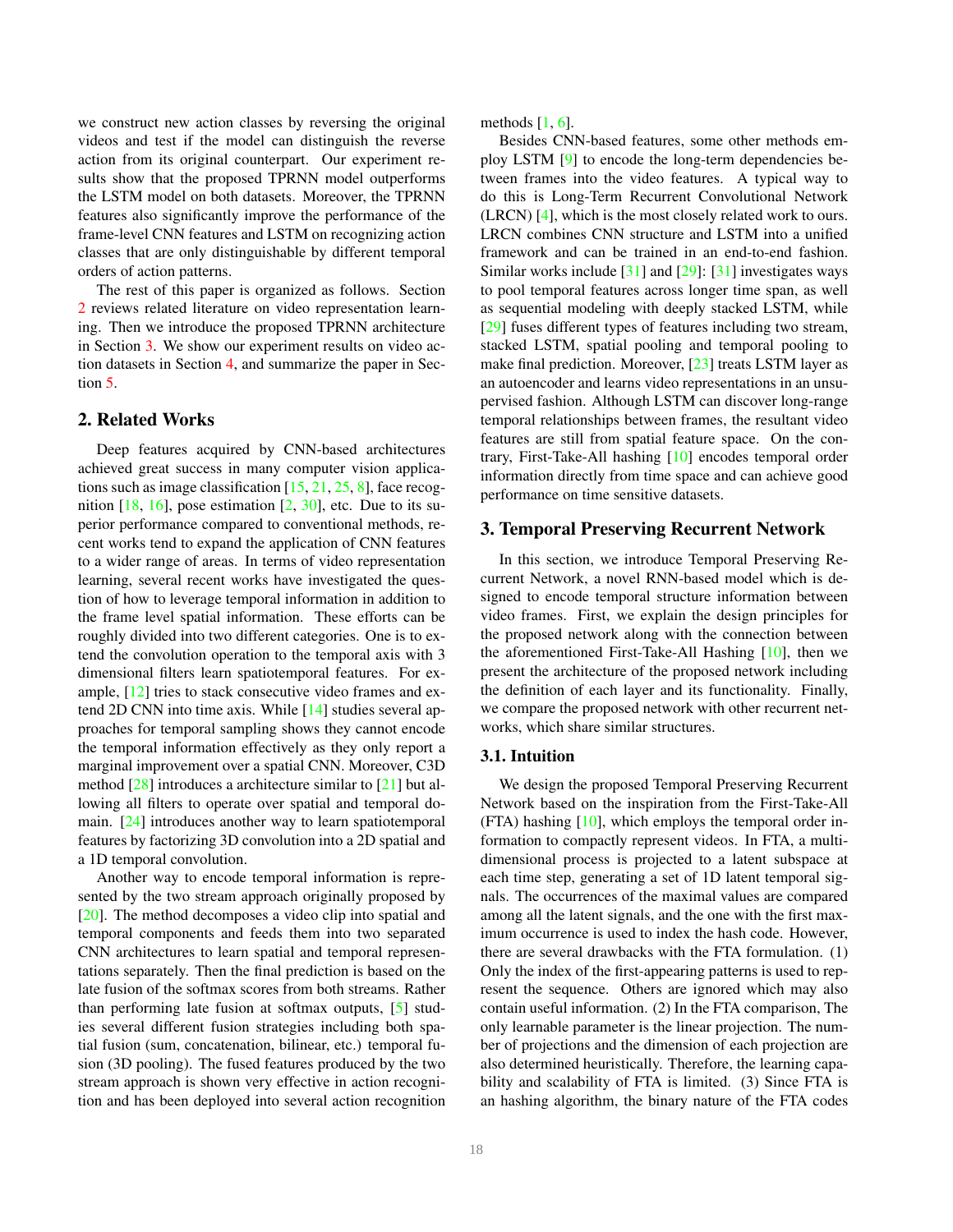<span id="page-2-4"></span><span id="page-2-2"></span>

Figure 1: Structure of temporal preserving network, where the circle represents the max-pooling layer and the rounded corner rectangle represents the temporal preserving layer.

prevents them from representing input sequences more accurate than those floating-point features.

To address the weaknesses of FTA hashing, we reformulate the FTA comparison in a recursive fashion, so that it can be implemented with a computational model such as recurrent neural network. Denote the original multi-dimensional process as  $\{x_t\}$ , and the linear projection as Z, the running maximum  $m_t$  of projected latent signals can be obtained by

<span id="page-2-0"></span>
$$
\mathbf{m}_t = \max(\mathbf{Z}\mathbf{x}_t, \mathbf{m}_{t-1}).\tag{1}
$$

All scalar functions such as  $max(\cdot)$  are applied in an element-wise way unless otherwise stated. The time steps  $s_t$  when the maximal values  $m_t$  first occurred so far can be recorded as

<span id="page-2-1"></span>
$$
\mathbf{s}_t = \begin{cases} \tilde{t}, & \text{if } \mathbf{Z} \mathbf{x}_t > \mathbf{m}_{t-1}, \\ \mathbf{s}_{t-1}, & \text{otherwise.} \end{cases} \tag{2}
$$

where  $\tilde{t}$  stands for the normalized version of time index in  $[0, 1]$  $[0, 1]$  $[0, 1]$ . After recursive updating with equations 1 and [2,](#page-2-1) at the final step  $T$ , FTA calculates a binary hash code based on the index  $\arg \min_i \mathbf{s}_T(i)$ . Note that the conditional expression of  $s_t$  can be controlled by a logic gate  $\sigma(Zx_t - m_{t-1}),$ where  $\sigma(\cdot)$  is a sigmoid function approximating the hard boolean operation.

# 3.2. Model Architecture

Based on the components of FTA, we propose a Temporal Preserving Recurrent Neural Network (TPRNN) with stronger temporal modeling capability. TPRNN is a RNNbased network with evolving memory cells connected in the same way at each time step. An illustration of the network structure at one time slice is shown in Figure [1.](#page-2-2) An input  $x_t$  (video frame feature) is fed into the network together with the current time step t, and the hidden states  $m_t$ ,  $s_t$ are updated with the control of gate  $g_t$ . There are several components in the network with distinct functionality as described in below.

Max-pooling Layer The bottom circle in Figure [1](#page-2-2) is a max-pooling layer over adjacent time steps. Same as equation [1](#page-2-0) for FTA, this layer evaluates the latent patterns of input feature  $x_t$  with linear projection Z, and stores the current maximal projected values in state  $m_t$  by comparing with the previous state  $m_{t-1}$ .

Temporal-preserving Layer This layer in the rounded corner rectangle of Figure [1](#page-2-2) plays a key role in constructing the temporal preserving representation. It keeps track of important time moments t in state  $s_t$  with a control gate  $g_t$ :

$$
\mathbf{s}_t = (1 - \mathbf{g}_t) \cdot \mathbf{s}_{t-1} + \mathbf{g}_t \cdot \tilde{t}, \tag{3}
$$

The gate  $g_t$  is a sigmoid function which is activated when the most salient moment of a latent event is detected:

<span id="page-2-3"></span>
$$
\mathbf{g}_t = \sigma(\mathbf{W}\mathbf{x}_t - \mathbf{U}\mathbf{m}_{t-1}),\tag{4}
$$

where the current input feature  $x_t$  is compared with the previous maximal response  $m_{t-1}$  in latent spaces spanned by matrices W and U.

The temporal-preserving layer introduces a few extensions based on the FTA comparison in equation [2.](#page-2-1) First, rather than following a hard activation condition, we employ a soft activation function to monitor latent patterns, which is differential and more sensitive to subtle temporal changes. Similar to the gates in LSTM,  $g_t$  measures the likelihood of a latent pattern occurrence. It controls how much to forget about the previous state  $s_{t-1}$  and how much to remember for the current time step  $t$ . Such soft updating scheme enables multiple time steps to contribute as the occurrences of salient events. As a result, the temporalpreserving layer is capable of leveraging more high-order temporal information than solely considering the maximal response moments.

More importantly, two additional parameters W and U are introduced in equation [4](#page-2-3) for better modeling of complex dynamic visual events. The projection U is applied on the max-pooling state  $m_{t-1}$  to extract more semantic information from input feature. The projection W together with the original parameter **Z** provide two different latent spaces of  $x_t$  for activating gate and detecting maximal response, sharing similar motivation as the key/value addressing mechanism in Neural Turing Machine [\[7\]](#page-7-25). If we set  $U = I$  and  $W = Z$ , the temporal-preserving layer will reduce to FTA comparison.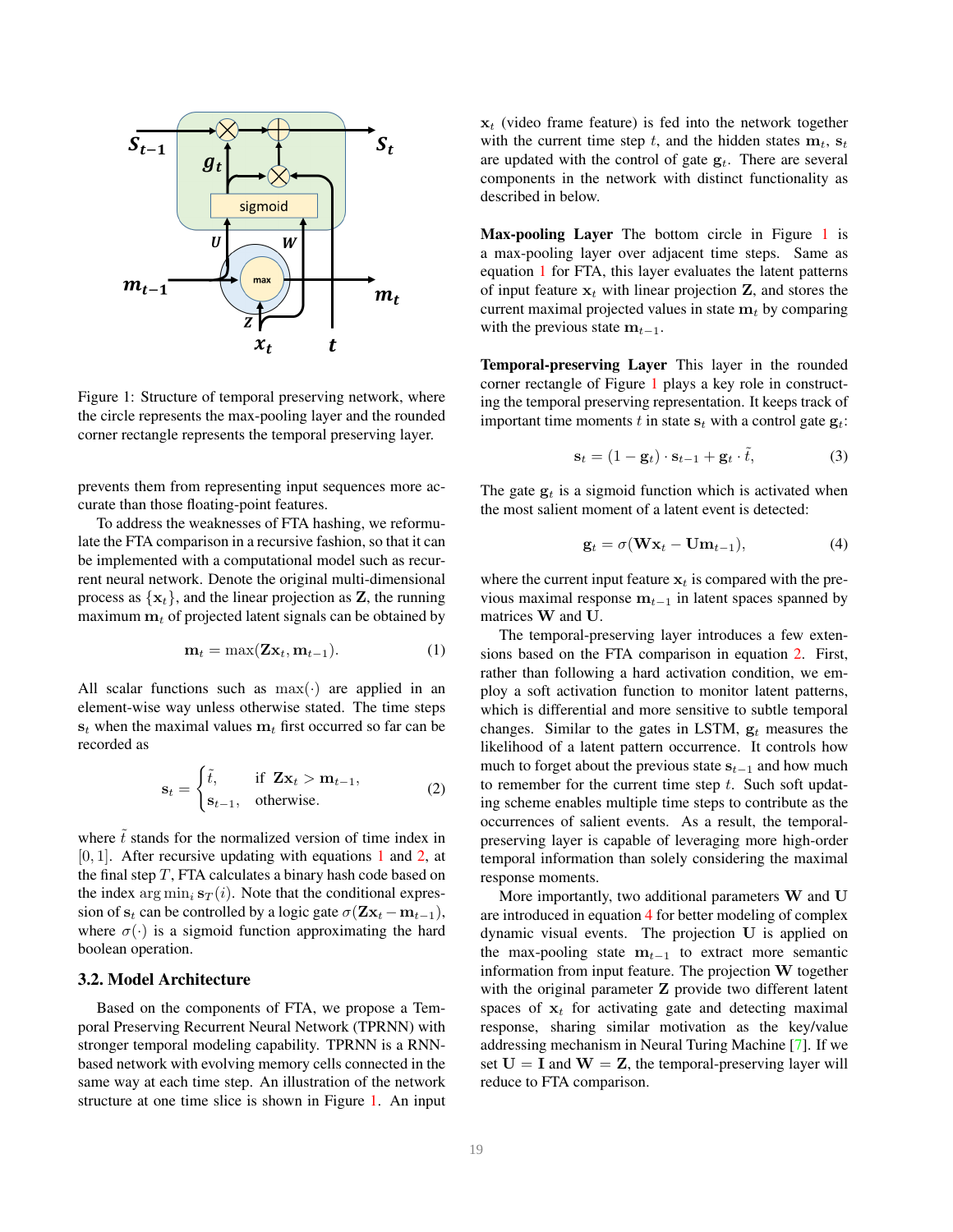<span id="page-3-4"></span>**Output Layer** At the last time step T, the hidden state  $s_T$ accumulates the occurrence information of latent patterns in all previous steps. Thus, each dimension of  $s_T$  represents the expected time step when a latent pattern occurs. To encode the temporal order relationship among different visual patterns, we apply a weighted softmax layer to  $s_T$  to get the output representation o of video sequence:

<span id="page-3-1"></span>
$$
\mathbf{o} = softmax(\mathbf{Y}\mathbf{s}_T) = \frac{\exp(\mathbf{Y}\mathbf{s}_T)}{\sum_i \exp(\mathbf{Y}(i)\mathbf{s}_T)},\qquad(5)
$$

where Y is output weight matrix and  $Y(i)$  is the *i*-th row of  $Y$ . Each row of  $Y$  selects two or more latent patterns and compares their relative temporal order through a learned linear combination. The strength of all the ordinary relationships is normalized to a probability vector by a softmax function. In contrast to FTA, equation [5](#page-3-1) gives us more flexibility to encode temporal information. The total number of ordinal relationships to encode is controlled by the number of rows in  $Y$ , and the number of latent patterns involved in each comparison is controlled by the number of non-zero entries in the rows of Y. An  $\ell_1$  regularization can be used to control the sparsity of Y.

For a further understanding of the proposed model, we give an intuitive example of how each component works in TPRNN. In the max-pooling layer, the projected value of  $x_t$ indicates the likelihood of visual concepts, such as arm and forearm, appearing in current video frame. The most prominent responses of visual concepts are kept in the state  $m_t$ . The temporal-preserving layer projects the visual concepts into some higher-order subspace with W and U, capturing information such as the pose of elbow (angle between arm and forearm). When the elbow pose changes significantly (with arms stretching or folding), the gate  $g_t$  will be activated and the current event moment will be memorized in  $s_t$ . By aggregating all the time steps when elbow pose changes and comparing with other correlated poses such as shoulder movement, the output representation o can be useful to characterize videos containing boxing activity which requires joint elbow and shoulder motion. The proposed model mainly relies on dynamic order information to represent and distinguish videos, which is why we call it temporal-preserving network.

#### <span id="page-3-3"></span>3.3. Comparison with other RNNs

We compare the proposed network with the other variants in the RNN, which include the conventional LSTM [\[9\]](#page-7-15) and Gated Recurrent Unit (GRU) [\[3\]](#page-7-26). Similar to these models, the proposed TPRNN also employs the activation gate to forget and store useful information in the hidden states. However, compared to both LSTM and GRU, there are several differences in the proposed TPRNN model. A major difference in the proposed TPRNN model is the en-

<span id="page-3-2"></span>

|              | $#$ of gates | # of parameters     |
|--------------|--------------|---------------------|
| <b>LSTM</b>  |              | $4 * (n * d + n^2)$ |
| <b>GRU</b>   |              | $3*(n*d+n^2)$       |
| <b>TPRNN</b> |              | $2 * n * d + n^2$   |

Table 1: Structural differences between LSTM, GRU and TPRNN. Here  $n$  represents hidden states dimension and  $d$ represents input dimension.

coding space. Rather than learning temporal dependencies from the frame-level (spatial) feature space, TPRNN intends to capture temporal order structures directly from the time space. This allows video sequences to be represented from a new perspective that totally different from using the spatial features. If two video sequences contain the same visual concepts but only with different orders (for example, open/close a door), the temporal order information is very useful to distinguish their differences. In such cases, the feature generated by TPRNN can be a great complement for spatial features.

Another straightforward difference is the proposed TPRNN has a simpler structure than LSTM and GRU. Table [1](#page-3-2) summarizes the distinction between three structures in terms of the number of activation gates and the number of parameters. We can see that LSTM has the most complicated structure with the most activation gates and parameters, while TPRNN only contains less than half of its parameters with only one gate. This makes TPRNN more invulnerable to overfitting.

### <span id="page-3-0"></span>4. Experiments

We evaluate the proposed TPRNN representations by performing video classification tasks on two public available datasets: UCF-101 [\[22\]](#page-7-19) and Charades [\[19\]](#page-7-20). The evaluation aims to validate the properties of TPRNN from three aspects. First, we compare TPRNN with conventional LSTM structure to demonstrate the advantage of TPRNN encoding temporal order structures. Then, we analyze the performance of TPRNN on time-sensitive classes. At last, we prove that the TPRNN feature can be a good complement of the spatial features by fusing TPRNN features with frame level features.

#### 4.1. Datasets

We employ two video benchmarks to evaluate the proposed TPRNN model: UCF-101 [\[22\]](#page-7-19) and Charades [\[19\]](#page-7-20). UCF-101 dataset includes 13320 videos from 101 action categories with average over 150 frames per video. Each video clip in dataset is segmented to exactly contain one of 101 categories. Charades dataset contains 9848 videos of daily indoors activities with temporal annotations for 157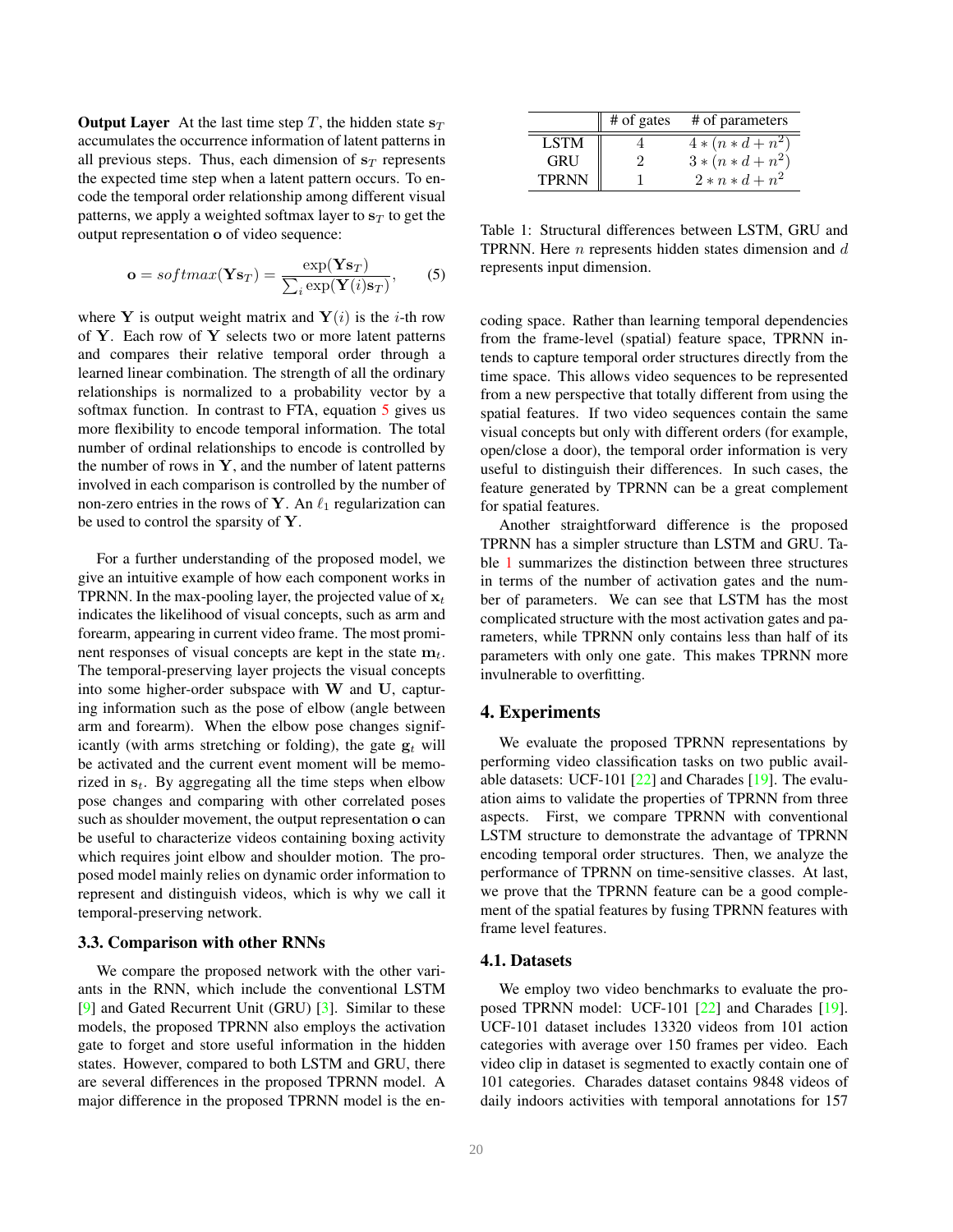<span id="page-4-3"></span>action classes. Unlike UCF-101, each video clip in Charades dataset may contain multiple action classes in different temporal locations. For UCF-101, We use split-1 with 9537 and 3783 videos as training and testing samples, to conduct our experiments. And for Charades, we exclude videos without any action labels so the final version of the dataset in our experiments contains 7811 training and 1814 testing samples, respectively.

## 4.2. Implementation and Training

We implement both the conventional LSTM and the proposed TPRNN with Theano [\[27\]](#page-7-27) python math library. Note that the time scale is normalized to 1 for all video clips such that the occurrences of all visual concepts are in  $[0, 1]$ . The deep features used in the experiments come from several different Convolutional Neural Network (CNN) models including AlexNet [\[15\]](#page-7-0), VGG [\[21\]](#page-7-1) and LRCN-single-frame [\[4\]](#page-7-16). It is worth mentioning that the VGG models we use to compute RGB (spatial) and flow (temporal) features are provided by [\[5\]](#page-7-14) which is also fine-tuned on UCF-101, while the adopted AlexNet is pre-trained on ImageNet [\[17\]](#page-7-28). All these features are computed with Caffe [\[13\]](#page-7-29) framework.

We compare the TPRNN features with another two baselines. One is using frame features to represent video clips by averaging across all frames. Another is feeding frame features to LSTM to learn long-term frame dependencies, then average the outputs across all time steps to get video representations. We feed these features into a linear classifier and produce the softmax score for each class. The weights of linear classifier can be learned along with TPRNN by minimizing the cross-entropy loss.

Although TPRNN can be trained along with the CNN in an end-to-end fashion, we fix the CNN weights to compute spatial features and only update weights of LSTM and TPRNN to focus our experiments on the recurrent module. This makes sure we evaluate the impact of encoding temporal order information without changing the spatial inputs. We follow the different frame sampling protocols specified by [\[5\]](#page-7-14) and [\[19\]](#page-7-20) on UCF-101 and Charades respectively. During the training phase, the first frame of each video is randomly cropped with an input size of the CNN networks then the same spatial crop is applied to all frames. Specifically, for Charades dataset, we follow the setup in [\[19\]](#page-7-20) that only train the models with untrimmed intervals which don't include action localization information for multi-labeled video clips. Unless otherwise specified, we employ the central crops to do the testing and the number of hidden states and batch size are always set to 200 and 16 videos per batch, respectively.

At last, we adopt prediction accuracy as evaluation metric for the single label cases of UCF-101 while we adopt mean average precision to handle multi-label cases of Charades.

<span id="page-4-0"></span>

| <b>UCF-101</b>  | <b>LSTM</b> | <b>TPRNN</b> |
|-----------------|-------------|--------------|
| VGG-16-fc6      | 0.7766      | 0.7861       |
| VGG-16-fc7      | 0.7769      | 0.7938       |
| VGG-16-flow-fc6 | 0.8039      | 0.8118       |
| VGG-16-flow-fc7 | 0.8007      | 0.8107       |

<span id="page-4-1"></span>Table 2: Recognition Accuracy on UCF-101 dataset

| Charades    | <b>LSTM</b> | <b>TPRNN</b> |
|-------------|-------------|--------------|
| AlexNet-fc6 | 0.1027      | 0.1061       |
| AlexNet-fc7 | 0.0996      | 0.1119       |

Table 3: Mean Average Precision on Charades dataset

#### <span id="page-4-2"></span>4.3. LSTM vs. TPRNN

We compare TPRNN with the conventional LSTM by generating video representations with various frame level spatial features. Table [2](#page-4-0) and [3](#page-4-1) demonstrate the comparison results on both datasets. From tables we can see the proposed TPRNN outperforms the conventional LSTM with most input spatial features. On UCF-101, we also test both methods additionally with flow image inputs computed by [\[5\]](#page-7-14). Table [2](#page-4-0) shows that TPRNN achieves around 1% better performance than LSTM with all input features from different fully connected layers and RGB/flow images. We can also observe that the improvement from LSTM to TPRNN is more obvious when using RGB frames. This is reasonable since RGB features only contain static spatial information, while flow features already have some local motion information. So TPRNN seems producing less benefit to the flow inputs. During the training, we also find LSTM more sensitive to the overfitting since there are much more weights in LSTM as discussed in section [3.3.](#page-3-3)

Similar results can be observed on Charades dataset, where TPRNN can also outperform LSTM with both fc6 and fc7 features from AlexNet. However, compared to UCF-101, the gap between LSTM and TPRNN is much smaller with features from fc6 than fc7. Note that during the training phases on the Charades dataset, we perform untrimmed training which doesn't utilize any action localization information provided by training set. Thus learning long-term dependencies between input frames may be not as effective as encoding visual concept occurrences along the time domain, since visual concepts occurrences can be served as some boundary points for trimmed interval presenting interested actions.

### 4.4. Analysis on Subsets

Although we demonstrate the TPRNN can achieve better performance on both datasets, it is beneficial to analyze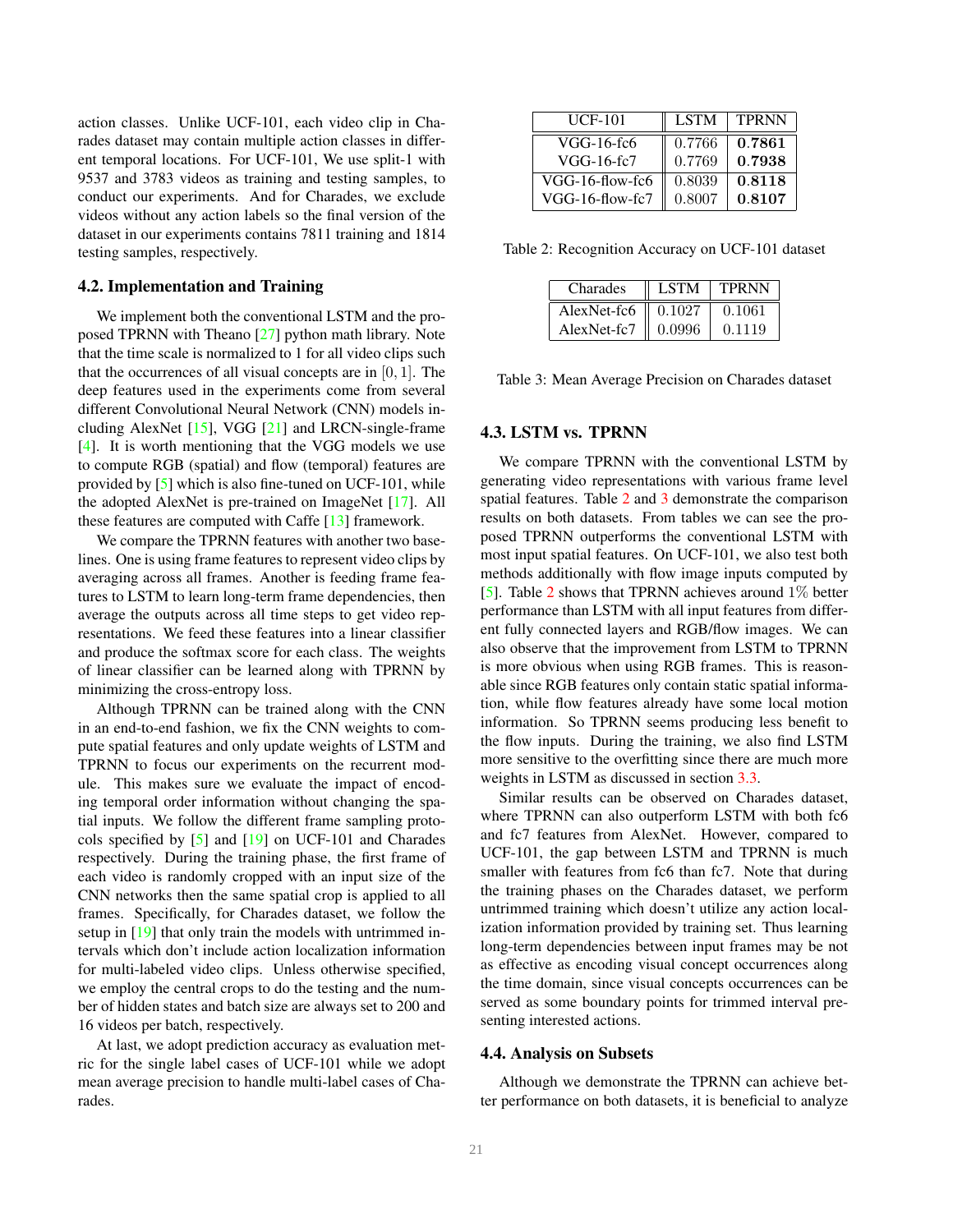<span id="page-5-3"></span><span id="page-5-0"></span>

| Class               | <b>LSTM</b> | <b>TPRNN</b>        | Performance Gain |
|---------------------|-------------|---------------------|------------------|
| Cliffdiving         | 0.6410      | $\overline{0.9359}$ | $+0.2949$        |
| HighJump            | 0.5676      | 0.8378              | $+0.2702$        |
| <b>CleanAndJerk</b> | 0.5000      | 0.8182              | $+0.3182$        |
| <b>BalanceBeam</b>  | 0.5697      | 0.7742              | $+0.2045$        |
| PoleVault           | 0.7125      | 0.7125              | $+0.0000$        |
| CricketBowling      | 0.5417      | 0.6667              | $+0.1240$        |
| LongJump            | 0.6154      | 0.6538              | $+0.0384$        |
| BlowingCandles      | 0.5000      | 0.5152              | $+0.0152$        |
| TennisSwing         | 0.5000      | 0.5102              | $+0.0102$        |
| Rowing              | 0.5000      | 0.5000              | $+0.0000$        |
| Overall             | 0.5697      | 0.6877              | $+0.1180$        |

Table 4: Accuracy of predicting reverse/unreverse on 10 classes of UCF-101

<span id="page-5-1"></span>

(c) Rowing

Figure 2: Examples of classes with different foreground and background variations

which video classes can benefit more from temporal features of TPRNN. Based on [\[5\]](#page-7-14) which achieves over 80% recognition accuracy with only spatial VGG features on UCF-101, we can see most of action types can be discriminated well with only spatial context (e.g. background). In order to evaluate the discriminability based on temporal differences without too much interference of spatial context information, we first reverse the frame orders for all video clips to add another 101 classes to the original dataset (total 202 classes after reverse). So the reversed classes can only be distinguished by their temporal order differences. Then we train both LSTM and TPRNN plus using only spatial features as baseline on the dataset with fine-tuned VGG-16 model used in [4.3,](#page-4-2) and test with fc7 layer features for each of the original classes by predicting whether a sample from that class is reversed or not.

We test and report the original/reversed prediction results

Group 1– Opening/Closing *sth.*

<span id="page-5-2"></span>

|                | Spatial | <b>LSTM</b> | <b>TPRNN</b> |
|----------------|---------|-------------|--------------|
| Door           | 0.2671  | 0.2662      | 0.3261       |
| <b>Box</b>     | 0.0410  | 0.0446      | 0.0357       |
| Laptop         | 0.0186  | 0.0252      | 0.0440       |
| Closet/Cabinet | 0.1612  | 0.1704      | 0.1660       |
| Refrigerator   | 0.1673  | 0.0984      | 0.1712       |
| <b>MAP</b>     | 0.1311  | 0.1209      | 0.1486       |

Group 2– Taking/Putting *sth.* somewhere

|                | Spatial | <b>LSTM</b> | <b>TPRNN</b> |
|----------------|---------|-------------|--------------|
| Bag            | 0.0441  | 0.0457      | 0.0530       |
| <b>Shoes</b>   | 0.0379  | 0.0421      | 0.0525       |
| Sandwich       | 0.0305  | 0.0304      | 0.0367       |
| <b>Blanket</b> | 0.0857  | 0.0806      | 0.0972       |
| <b>Broom</b>   | 0.0416  | 0.0381      | 0.0482       |
| <b>MAP</b>     | 0.0480  | 0.0474      | 0.0575       |
|                |         |             |              |
| Overall MAP    | 0.0896  | 0.0842      | 0.1031       |

Table 5: Average Precision (AP) and Mean Average Precision (MAP) of each class pairs and action type group. *sth.* indicates different visual objects

for 10 representative UCF-101 classes whose video clips are with different level of foreground, background changes and camera variations. For example, video clips in Cliff-Diving class begin with a background of cliff but end with a background of water, while video clips of BlowingCandles usually have a static background with relatively small region of interest (candle fire, etc.). As it is a binary classification problem, using only spatial features output =0.5 accuracy for all 10 classes, as the spatial features are exactly symmetric for test samples. This indicates it is impossible to distinguish the original/reversed clips without any longterm or temporal information. Other results are summarized in Table [4,](#page-5-0) which includes prediction accuracy and performance gain of TPRNN over LSTM for individual and the overall classes. We can see that LSTM performs obviously better than random guess on around half of classes but still produces poor results for another half. In contrast, TPRNN outperforms LSTM with a significant margin on most of classes. However, on some classes it performs close to a random guess. We notice that in the classes where TPRNN and LSTM are significantly better than random, video clips usually contain distinct background or camera variations throughout the frames. For Instance, as shown in Figure [2a,](#page-5-1) video clips of CliffDiving class always start with a person standing height. After the action begins, the camera will track the person dropping from height until he/she gets into water. So there will be notable background order difference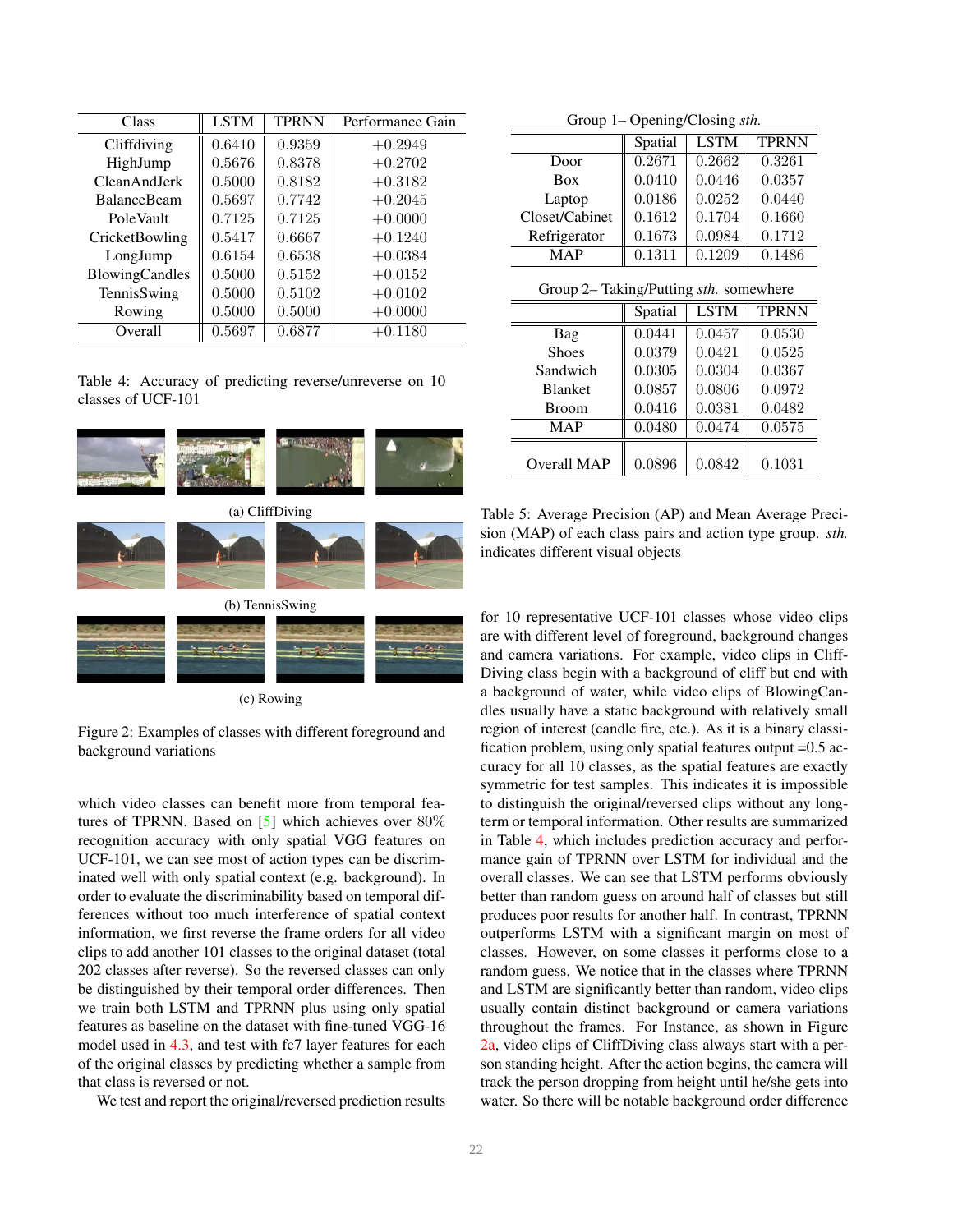<span id="page-6-3"></span><span id="page-6-2"></span>

| <b>UCF-101</b>        | Spatial | <b>TPRNN</b> | Late Fusion |
|-----------------------|---------|--------------|-------------|
| $LRCN[4]$ -single-fc7 | 0.6952  | 0.7112       | 0.7187      |
| VGG-16-RGB-fc7        | 0.7893  | 0.7938       | 0.8057      |
| VGG-16-flow-fc7       | 0.8096  | 0.8107       | 0.8197      |
| Charades              | Spatial | <b>TPRNN</b> | Late Fusion |
| AlexNet-fc7           | 0.1034  | 0.1119       | 0.1136      |

Table 6: Late fusion results on UCF101 and Charades

between original and reversed classes, making them much easier to be classified by TPRNN. In such cases, the action region is very small and is not a crucial factor to classify the video. Besides, for those classes which TPRNN performs similarly poor as TennisSwing (Figure [2b\)](#page-5-1), we can see that such actions often take place at some static locations such as tennis ground, etc. Thus background variations contribute very little in temporal order differences and TPRNN will rely on the variations of much smaller action regions (poses), making it less beneficial for these classes. What's more, Rowing class represents classes whose video clips are temporally symmetric. As shown in Figure [2c,](#page-5-1) the background is almost static and the action region varies periodically. In such cases, encoding the temporal differences may not characterize video clips well and let the TPRNN features perform like random guess. Similar behavior also can be observed on the remaining classes.

Unlike UCF-101, Charades dataset contains many class pairs that naturally with forward and backward orders, e.g. closing/opening a door. Moreover, the classes in such pairs can be further aggregated into some action types like putting something somewhere and take something from somewhere, etc. These action types share similar temporal order patterns only with different visual concepts. We train all three methods (spatial classifier, LSTM, TPRNN) on entire dataset and then calculate the Average Precision (AP) for each class. We report testing results on two different pair groups. Each group contains 5 class pairs in forms of the same action types but with different visual objects. For example, action type of group 1 is opening/closing something while the one of group 2 is putting/taking something some-where. Table [5](#page-5-2) demonstrates the AP for each pair as well as their Mean Average Precision (MAP) for each group, where the AP of each pair is the average of two classes. As we expected, TPRNN works better in most of class pairs and clearly boost the overall performance.

### 4.5. Fuse with Spatial Features

The TPRNN representation is designed to capture more temporal information and therefore is expected to be a good complement for spatial feature. To verify this argument, we combine it with spatial features and test the performance boost on the same recognition tasks. We compare the spatial, TPRNN features and their late fusion results in Table [6](#page-6-2) with different frame feature inputs. Note that for spatial results, we average all frame features of each video clip to generate a fixed-size video feature and then perform the classification, while for late fusion, we follow the fusion setting of [\[20\]](#page-7-8) by averaging the prediction score of Spatial features and TPRNN features to get the final prediction score. For each CNN architecture, we experiment with features from both fc6 and fc7 layer but only report fc7 results since fc6 results are quite similar. We can see that on UCF-101, late fusion with spatial features and TPRNN features achieves different level of boosting. In cases that TPRNN achieves same level performance as spatial features (VGG-16-RGB and flow), late fusion improves about 1% recognition accuracy than single feature, while when TPRNN performs better than spatial ones such as using LRCN-single frame inputs, fusion results are less boosted because of the discrimative gap between two types of features. Similar results can be observed on Charades dataset. Such results coincide with the expectation that the fusion with two features can achieve better performance.

## <span id="page-6-0"></span>5. Conclusion

This paper presents a novel Temporal Preserving Recurrent Network (TPRNN) that aims to learn video representation directly from the temporal domain. The proposed network architecture models the temporal order relationships between visual concepts by leveraging their occurrences from spatial feature inputs. The resultant video features provide a new way to characterize video clips with temporal information only. Compared to other RNN structure such as LSTM [\[9\]](#page-7-15) and GRU [\[3\]](#page-7-26), TPRNN has simpler inner structure with less parameters which makes it more invunerable to overfitting. The structure design also let the TPRNN overcome the shortcomings that First-Take-All [\[10\]](#page-7-18) hashing suffers and be able to leverage much more temporal order information in the video representation. We evaluate the proposed TPRNN model on UCF-101 and Charades dataset for action recognition with extensive experiments. The results indicate the proposed TPRNN model outperforms the conventional LSTM and can further improve by combining the spatial features. In particular, significant performance boost is achieved for action classes only are distinguishable by temporal orders.

# References

<span id="page-6-1"></span>[1] G. Chéron, I. Laptev, and C. Schmid. P-cnn: Pose-based cnn features for action recognition. In *Proceedings of the IEEE International Conference on Computer Vision*, pages 3218– 3226, 2015. [2](#page-1-2)